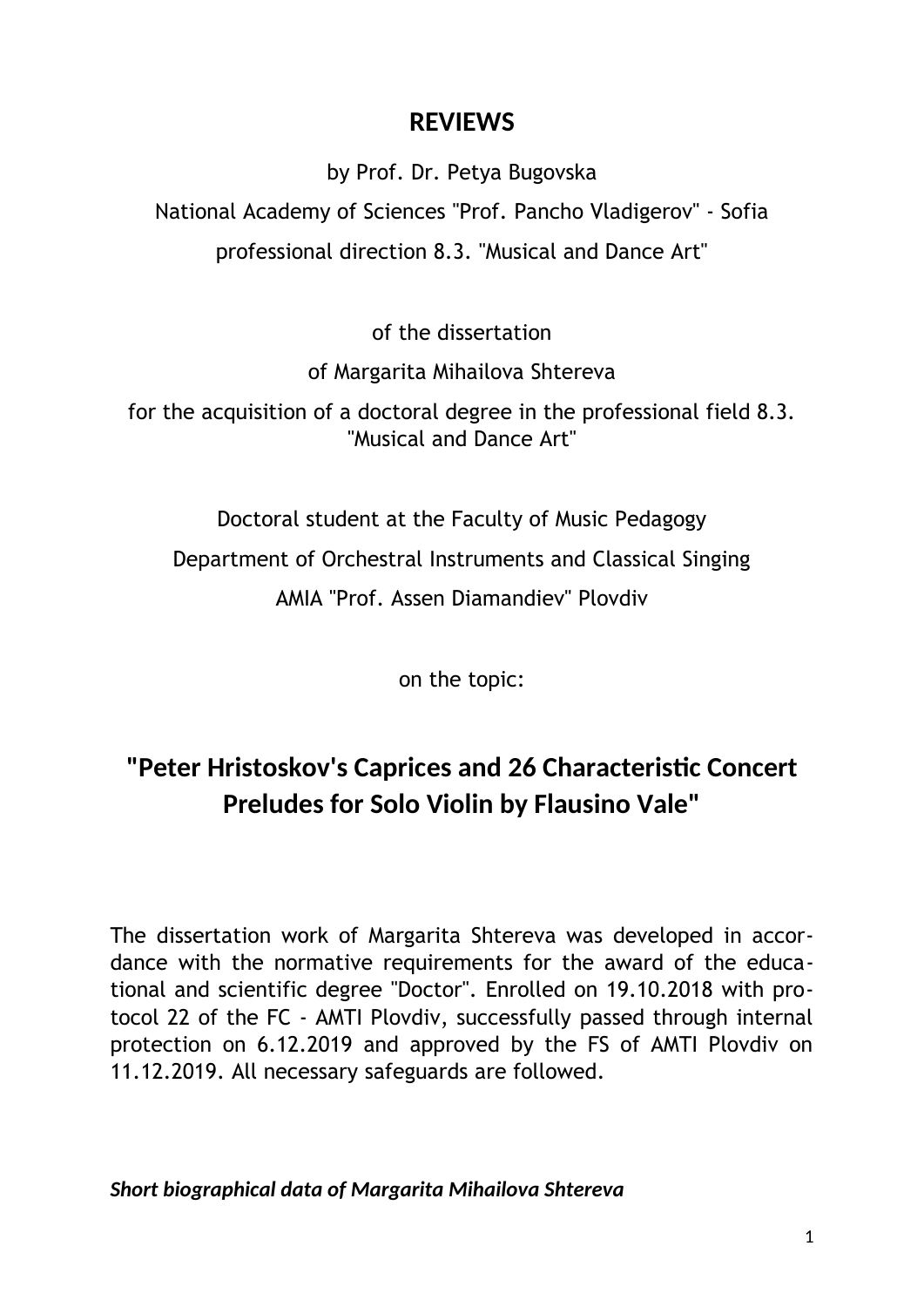She completed her master's degree in violin at the State Academy of Music in 1995, in the class of Prof. Joseph Radionov and a two-year master class in violin and chamber music.

She has worked at the New Symphony Orchestra and the Sofia Opera.

In 1997 worked at the Amazonas Philharmonic in Manaus, where she became a concertmaster several years later.

2002 - 2011 was a part-time violin teacher at Amazon State University.

2011 until now she is a concertmaster and leader of the violin group at the Amazon State Symphony Orchestra, as well as a full-time teacher of violin and chamber music at the same university.

She has been a soloist in leading orchestras, has performed in chamber ensembles and annually holds violin master classes at Amazon State University.

As a concertmaster of the Amazonas, the Philharmonic performs many solo symphonic and operatic works.

She leads educational projects and in 2015 and 2016 participates in the project "Music of the Road", "Muzikando" and more.

November 2018 she participated in a music festival in Boa Vista, as a teacher and soloist at a final concert.

The subject of the study are "caprices for solo violin op. 1 and op. 24 by Peter Hristoskov and 26 characteristic concert preludes for solo violin by Flausino Vale".

Considering the active artistic, pedagogical and solo activity of Shtereva, the idea to cover the works of the two remarkable musicians - representatives of different violin schools in compositional and analytical terms - is the result of a thorough search and many years of experience.

The work is structured in three chapters.

## **Chapter I**

**The Caprice and Prelude Genres. Historical roots, emergence and development.**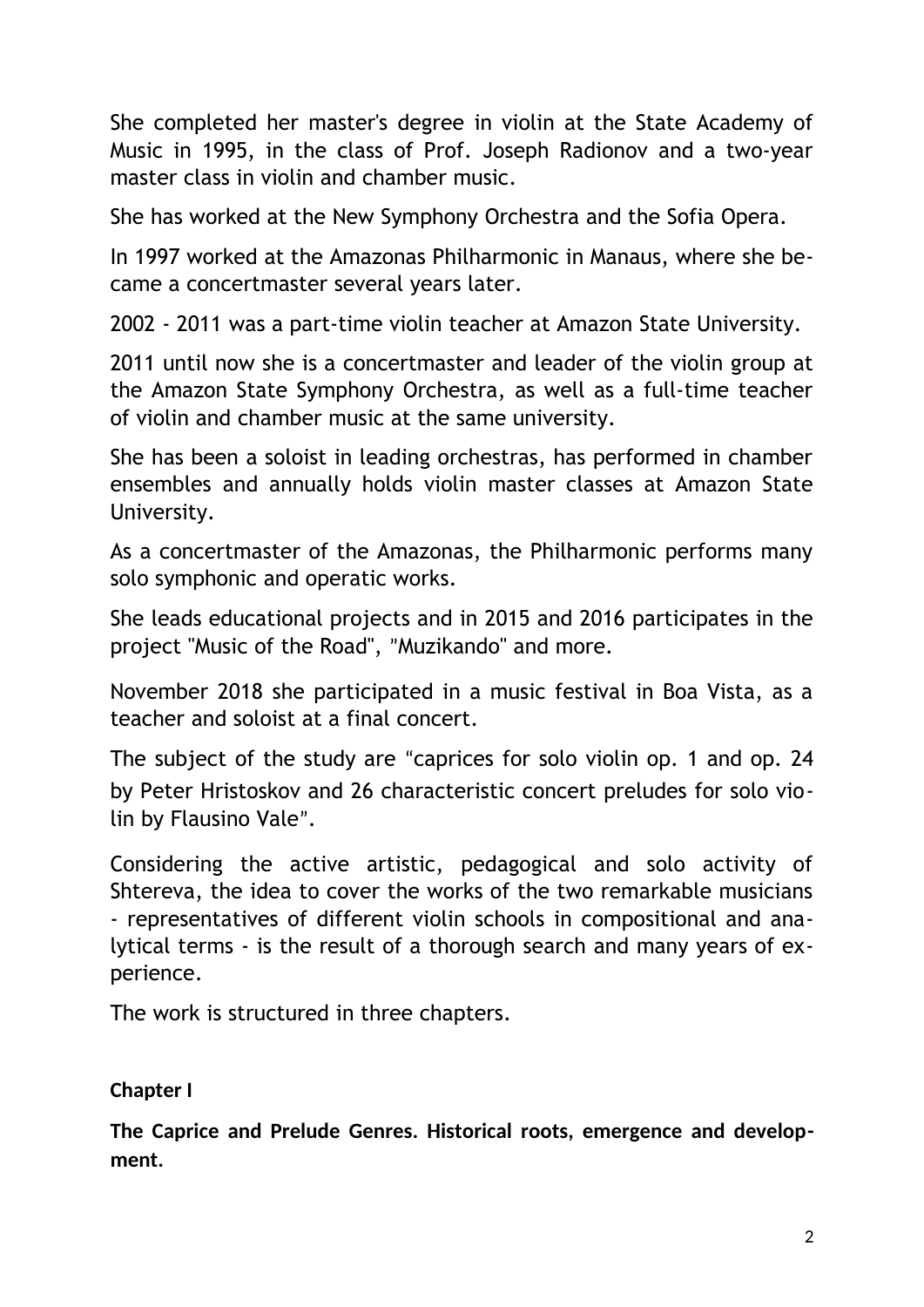In a meaningful and consistent way, the doctoral student traces the historical prerequisites for the appearance of Caprice, from the time of Girolamo Frescobaldi (1583-1643). Caprices emerge as a freely expressive musical form in contrast to the existing genres of music that were previously conservative and restricted.

The work analyzes in detail the processes of creation of the Caprice, the subtle development in the history of instrumental creativity for the violin from the period of their creation in the 17th century.

Caprices became a new way of self-expression, subordinated solely to the talent and scale of the composer - a performer with a bright personality and innovative ideas.

Undoubtedly, the design of the present research is as a basic base containing parallel characteristics and similarities in the work of the two remarkable artists in the 20th century violin art Peter Hristoskov and Flausino Vale.

### **Chapter II**

#### **Peter Hristoskov - representative of the bulgarian violin and composer school**

The PhD student covers all the countries and stages of the biographical and creative journey of one of the brightest representatives in the bulgarian violin school - Prof. Peter Hristoskov.

Analyzing in detail "12 Caprices for solo violin" op.1 and "24 Caprice for solo violin" op.24, Shtereva thoroughly characterizes each one, focusing on the specificity - musical expression, intonation motives characteristic of the bulgarian folklore, rhythm , strokes, innovative techniques and breakthroughs, as well as to quote the placement of sound material from pure unison, to full-sounding four-tone sounds, with large jumps and an unusually duplicate melody line through two octaves - an effect that creates a sense of the sound of two violins with clearly differentiated lines.

The doctoral student pays well-deserved attention to Caprice No. 10 op.1 - "The Little Tokata" and Capriccio No. 23 Op.24 - "Tokata", as well as to the triad "Prelude", "Dychevo horo" and "Heavy Rock" and "Ruchenitsa" № 6 op.1, "Dance" № 8 op.1, "Shopsko Capriccio" № 12 op.1.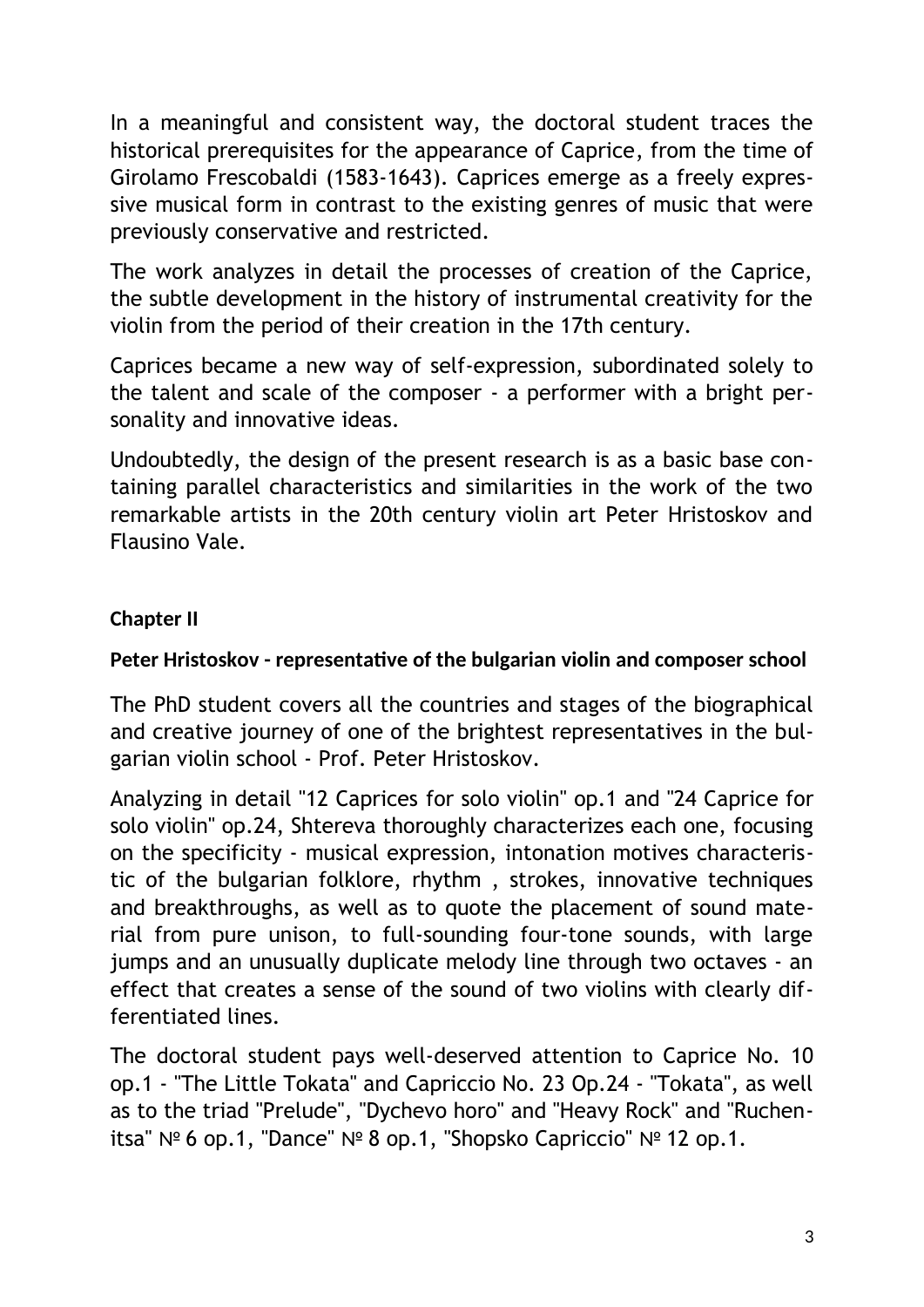Caprices contain not only song-intonation motifs from the bulgarian instrumental folklore, but also genre-dance lines, characteristic for "Kopanitsa" № 3 op.24, "Right choir" № 7 op.24, "Little humorous" № 10 op.24 and "Race" № 17 p.24. Each work is conceived and analyzed by the doctoral student in terms of form, dramaturgy, innovative elements and instrumental technique, all of which represent a kind of musical palette with the quote "mosaic dramaturgy encountered in the music genres".

## **Chapter III**

## **Flausino Vale - representative of the brazilian violin and composer school**

The PhD student makes a chronological overview of brazilian music, the stages of its development and the names of classic creators Carlos Gomez, Alberto Nepomuceno, Henrique Oswald, Eitor Villa-Lobos, focusing on the biographical path and creativity of Flausino Vale.

A major contribution and subject of research into the work is its cycle "26 characteristic concert preludes for solo violin" - or as Shtereva defines them as "typical miniatures born of the nature of the instrument, with its inherent sensitivity and natural expressiveness".

The doctoral student knows in detail the nature of matter in theoretical and executive terms. Proof of this are the analyzes of form, invoice, musical line saturated with national folk motifs typical of Brazilian folklore, innovative instrumental techniques and touches, such as "Sotto le corde", Imitanda a tambor "the multifaceted leading of the voices in prelude 11 and 24 by duplication of the leading voice, the octal doubling of prelude 21, the change of intervals in the two voices of prelude 11, the imitative holding of the voices in prelude 8, and the polyphony of the leading and complementary voice in preludes 12 and 17.

## **Summary.**

The work covers the life and work of two notable representatives of twentieth-century violin art, bulgarian violinist and composer Peter Hristoskov and brazilian violinist and composer Flausino Vale. Their solo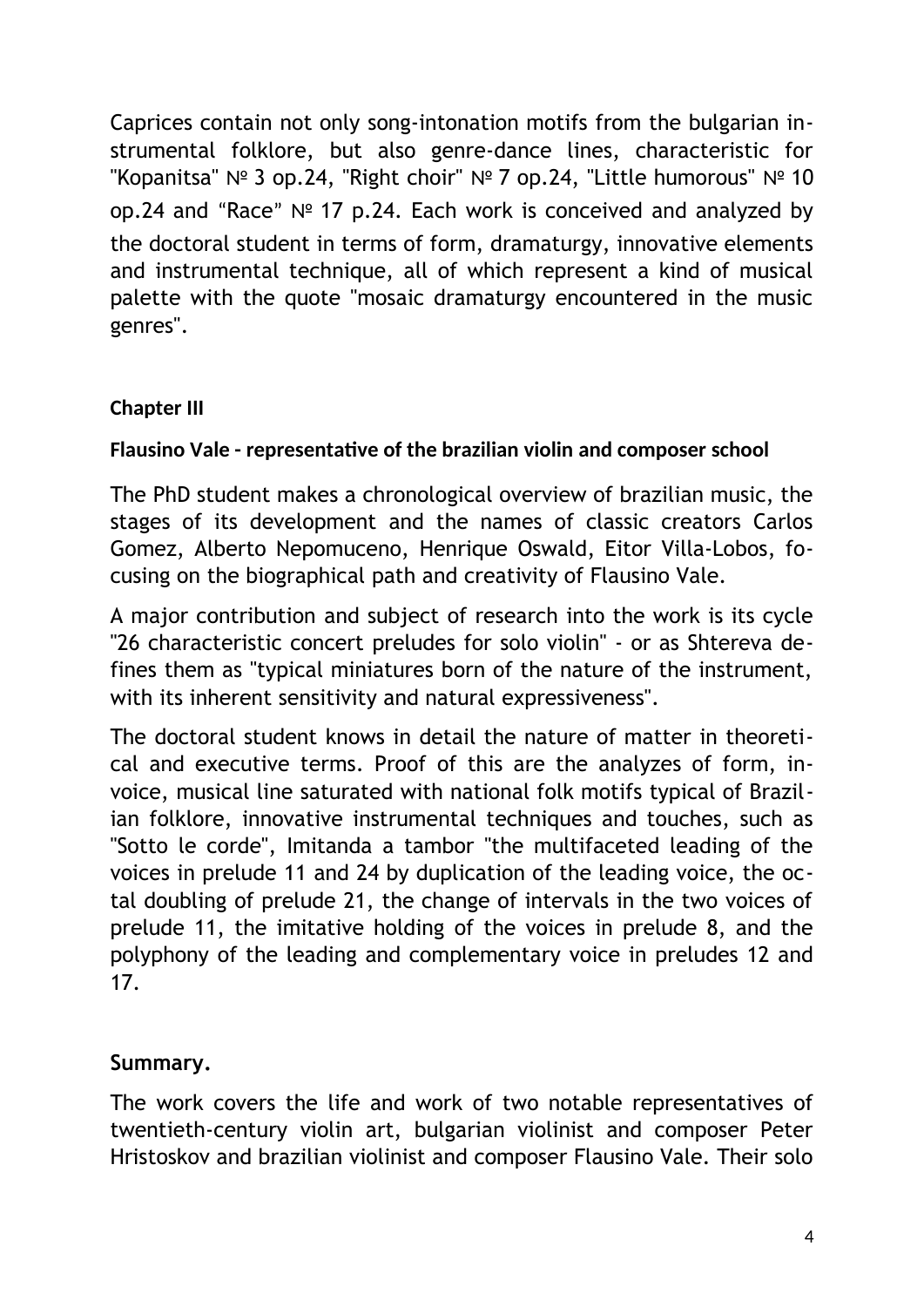violin compositions have been analyzed and have made a huge contribution to the overall violin art of the twentieth century.

#### **Contributions.**

For the first time, a study comparing the works of the two remarkable 20th-century musicians - Peter Hristoskov and Flausino Vale - is being made.

For the first time, a complete theoretical study of caprice for the solo violins op. 1 "Bulgarian Caprices" and op. 24 to Prof. Hristoskov was made.

An in-depth scientific study of the composer Fl. Vale has been made. The analysis of the preludes, which covers the specifics of brazilian folklore with new instrumental techniques is a contribution to both brazilian and bulgarian music literature.

The role of Peter Hristoskov and Flausino Vale in the whole contemporary violin art is indisputable, which creates the need to study their creativity - a real contribution for all performers.

Necessary publications have been made on the topic.

#### **Recommendations**

The names taken from foreign language sources should be written in the original, both in the work and in the bibliography.

#### **Conclusion**

The formulated goals and objectives of the dissertation **"Peter Hristoskov's Caprices and 26 Characteristic Concert Preludes for Flausino Vale's Solo Violin"** find accurate expression in the overall study and degree of knowledge of the matter.

I certify that the dissertation work is a contribution and meets the requirements of the Law for the Development of the Academic Staff in the Republic of Bulgaria (ZRASRB).